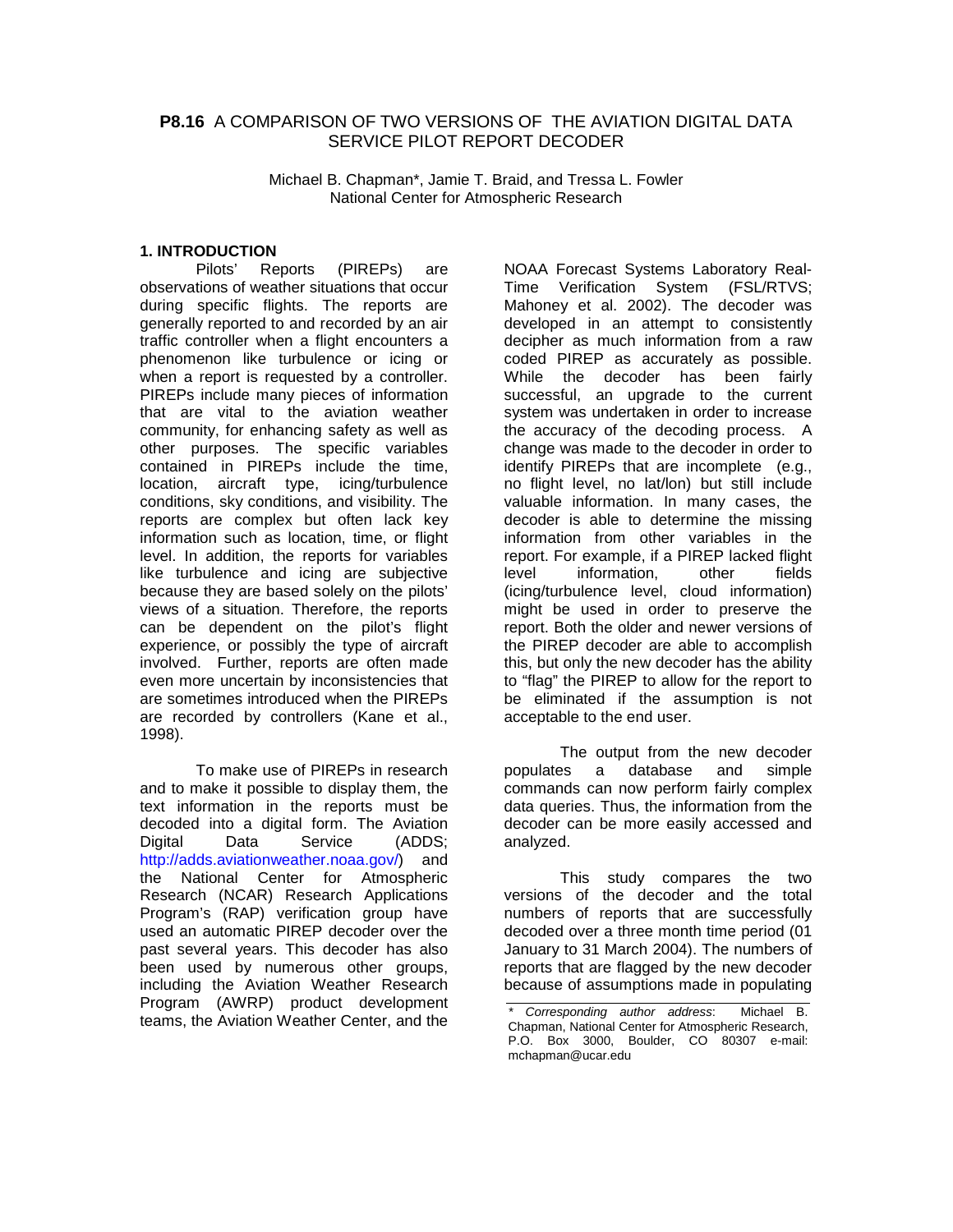certain fields are also examined. Explanations of the flags are provided, along with some examples.

A comparison between two sets of verification results, derived from the PIREPs from the two different decoders, is also performed in order to assess the consistency of the observations from the upgraded decoder with observations that were decoded in the past.

# **2. DATA**

### 2.1 Pilots' Reports (PIREPs)

 PIREPs from 01 January 2004 to 31 March 2004 are decoded using both the old and new decoders from all reports over the CONUS.

#### 2.2 Graphical Turbulence Guidance - 2 (GTG2)

GTG2 is a turbulence algorithm that uses output from the 20-km Rapid Update Cycle (RUC) model (Benjamin et al. 1999), PIREPs and various indices to forecast aircraft turbulence (Sharman et al., 2004). Verifications analyses for GTG2, with both the old and new PIREPs used as observation datasets, are performed from 01 January to 31 March 2004.

### **3. QUALITY CONTROL FLAGS**

 As mentioned in the introduction, the main upgrade to the PIREP decoder was the introduction of Quality Control (QC) flags. Six QC flags were added in order to notify the user when an assumption is made in the decoding process. Definitions of these flags, as well as examples of problem PIREPs representing each flag, are presented in the following subsections.

### 3.1 QC Flag – Midpoint

This flag is turned on when the exact location of the PIREP is not provided, but two locations are specified in the "/OV" group. The midpoint between the two locations is assumed to be the location of the report.

 BUO UA **/OV PSP-FUL** /TM 2250 /FL 045 /TP M20P /SK SCT040 /TB LGT /RM AWC

#### **Figure 1. Example of PIREP with midpoint location assumed.**

 $\overline{a}$ 

Figure 1 presents an example of a PIREP where an exact location is not available. The report indicates light turbulence along a route from Palm Springs, CA to Fullerton, CA. The decoder flagged this report and assigned a latitude of 33.8723N and longitude of 117.1197W, which is the midpoint between the two locations. Figure 2 shows the locations specified in the PIREP with the assumed location plotted in between.



**Figure 2. Locations of FUL and PSP with the assumed observation point plotted between the two locations.**

#### 3.2 QC Flag – No time stamp

This flag is turned on when a time stamp is wrong or is not provided. In general, a raw PIREP will have a time stamp immediately following the "/TM" portion of the report. If a report is entered with a time stamp that is not believable or is missing, then the flag is turned on and the time that the report was entered is used.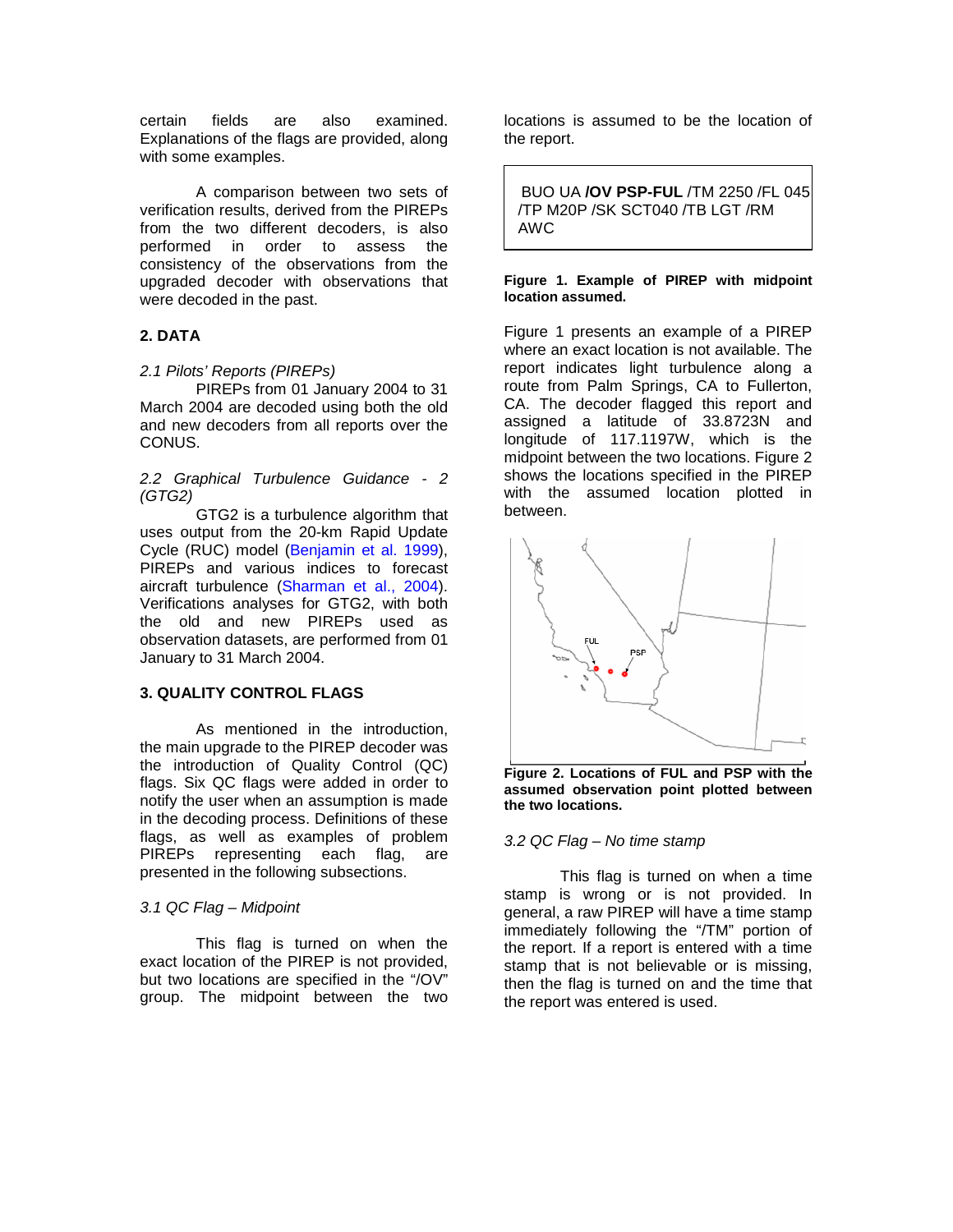RIC UA /OV FAK/**TM 2140**/FL290/TP JETS/TB MOD 290-310/RM NMRS **JETSBPCT** 

#### **Figure 3. Example of PIREP with bad time stamp.**

In Figure 3, the time issued to the report was 2140Z, but the report was entered into the system before that time at 1540Z. Therefore, the report was flagged and the time that the report was issued (1540Z) was used as the time stamp.

#### . 3.3 QC Flag – Flight Level Range

 This flag is turned on when a range, instead of a specific altitude, is given for the flight level information. When this occurs, the decoder takes the midpoint between the two levels.

 ALS UA /OV ALS 090010/TM 2224/FLDURC/TP LJ35/IC MOD RIME/RM **160-FL185** TA -05 TO -10- ZDV

#### **Figure 4. Example of PIREP with flight level range.**

In Figure 4, moderate rime icing was reported at a flight levels from 16,000 to 18,500 ft. The decoder flagged this report and a flight level of 17,300 ft was recorded.

### 3.4 QC Flag – Above ground level (AGL)

 This flag is turned on when the flight level is expressed as AGL as opposed to mean sea level (MSL). It also is turned on when the surface is reported as the flight level or if the flight level is recorded as "during descent" (DURD). When this occurs, surface elevation plus 100 ft. is used from the closest identifier.

### TUL UA /**OV TUL**/TM 2151/**FLDURD**/TP LJ55/RM CORR LLWS +/- 10KT ON FAP 18R

#### **Figure 5. Example of PIREP with flight level "during descent" available.**

In the report shown in Fig. 5, low-level windshear (LLWS) was reported during descent over Tulsa, Oklahoma but no altitude was reported. Thus, the elevation for Tulsa (675ft) plus 100ft (775ft) was recorded as the flight level and this QC flag was turned on.

# 3.5 QC Flag – No flight level

This flag is turned on when no flight level information can be deciphered from the raw PIREP. When this occurs, the decoder fills in the flight level with altitude of cloud observation. If that information is not available, then the altitude of icing is used. If icing information is not available, then altitude of turbulence is used.

MKC UA /OV RIS014008/TM 28/**FLUNKN**/ TP GLF4/SK **BKN040**- TOPUNK//RM BASES RGD

**Figure 6. Example of PIREP with no flight level available. Flight level is assumed from the cloud altitude information.** 

In Figure 6, the flight level is listed as unknown. Therefore, the flag was turned on and the altitude of the clouds (4,000 ft.) was used for the flight level.

### 3.6 QC Flag – Bad location

 This flag is turned on if the location from the "/OV" group is greater than 500 km from the leading identifier or if the location identifier is not available. If this occurs, the latitude and longitude from the leading identifier are used.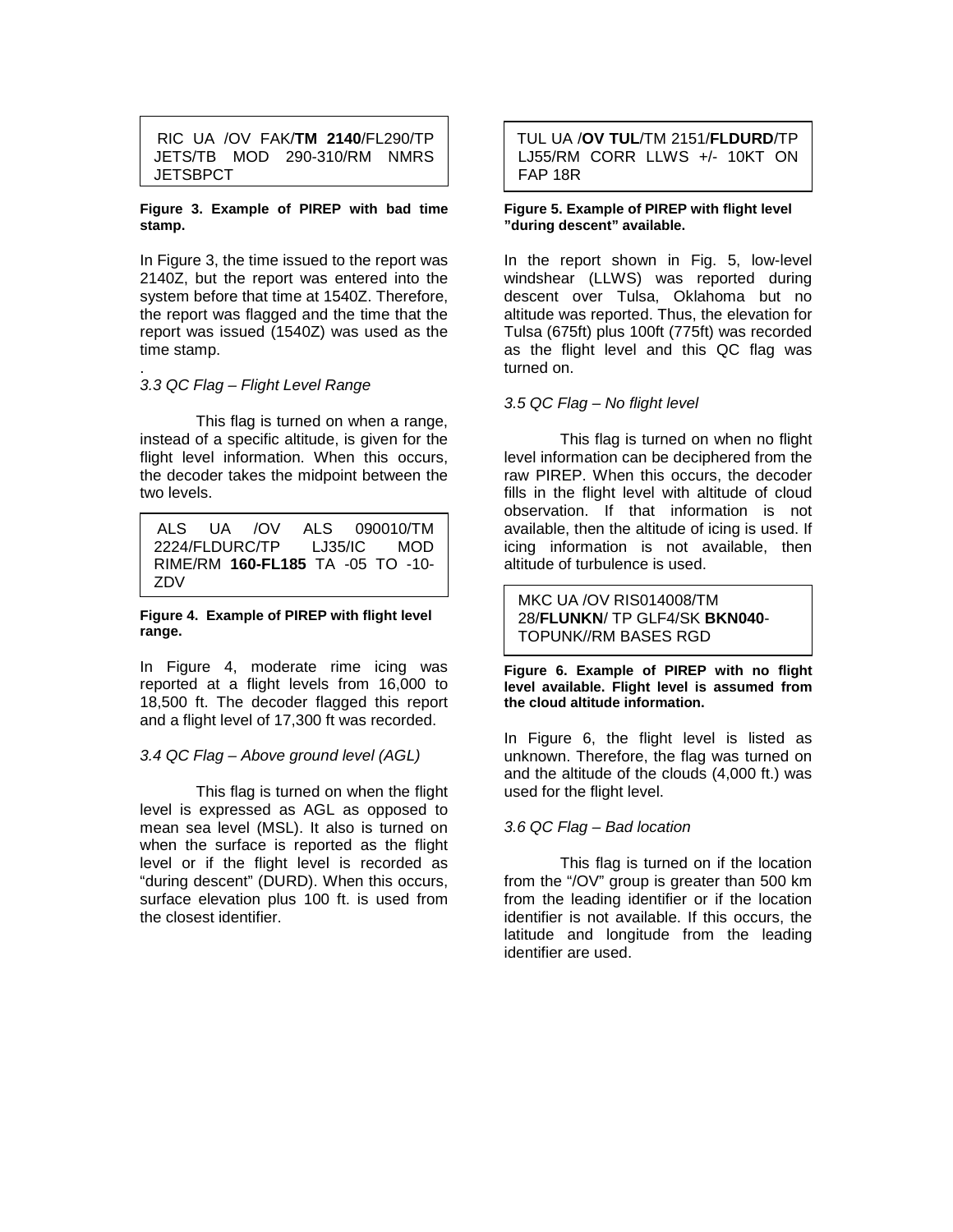**PRC** UA /OV **OVR MINGUS**/TM 2/FL085/ TP PA44/SK 090BKN

**Figure 7. Example of PIREP with a location listed that is not available in the decoder location look-up file.** 

In the report shown in Fig. 7, the "/OV" group lists a location named "MINGUS". The coordinates of this location are not available in any of the decoder look-up files. Thus, the latitude and longitude of Prescott, AZ (PRC) is recorded for the location.

# 3.7 PIREP counts

 Table 1 lists the QC flags and the numbers of PIREPs that were flagged for the period 1 January  $-31$  March 2004. Flags 3.1 (Midpoint) and 3.5 (No flight level) are the most frequent types of flagged PIREPs (8.9% and 18.8%, respectively) and could cause the biggest problems with uncertainty when the reports are used as "ground truth" observations. The rest of the flags are turned on less than 2.2% of the time and therefore pose little risk.

**Table 1. Numbers and percentages of PIREPs flagged for the 01 January – 31 March 2004 dataset.**

| QC Flags | <b>Number</b> | ℅    |
|----------|---------------|------|
| No flag  | 71,417        | 67.2 |
| 3.1      | 9,511         | 8.9  |
| 3.2      | 995           | 0.9  |
| 3.3      | 1,003         | 0.9  |
| 3.4      | 1,183         | 1.1  |
| 3.5      | 19,934        | 18.8 |
| 3.6      | 2,231         | 2.1  |
| Total    | 106,274       |      |

#### **4. VERIFICATION COMPARISON**

To examine the consistency of the old versus the upgraded decoder, a comparison of a statistical verification analysis is performed. In particular, the GTG2 algorithm is evaluated using both sets of decoded PIREPs. For the verification, some basic statistics are computed for each

dataset and compared. The statistics that are compared are the probability of detecting YES observations (PODy) and the probability of detecting NO observations (PODn).

 Figure 1 is a plot of PODy(MOG) vs. 1-PODn for the two analyses. This diagram shows that there is virtually no difference in the verification results based on the two sets of decoded pilot reports.



**Figure 8. Plot of PODy(MOG) versus 1-PODn for GTG2 from 01 January – 31 March 2004. Points and lines are presented for analyses based on both the old and new decoders.** 

#### **5. CONCLUSION**

The addition of the quality control flags to the ADDS PIREP decoder will be valuable for future analyses. Even though only two of the QC flags are turned on a significant amount of time, the observation datasets based on the new decoder will be more useful for a variety of applications because of the added information provided regarding assumptions that are made by the decoder. A comparison of the two verification analyses for the GTG2 turbulence algorithm indicates that the changes made in the decoder did not affect the basic character and consistency of the observations.

Perhaps the most significant change to the decoder is the database feature that was included in the upgrade. This will save valuable research and engineering time